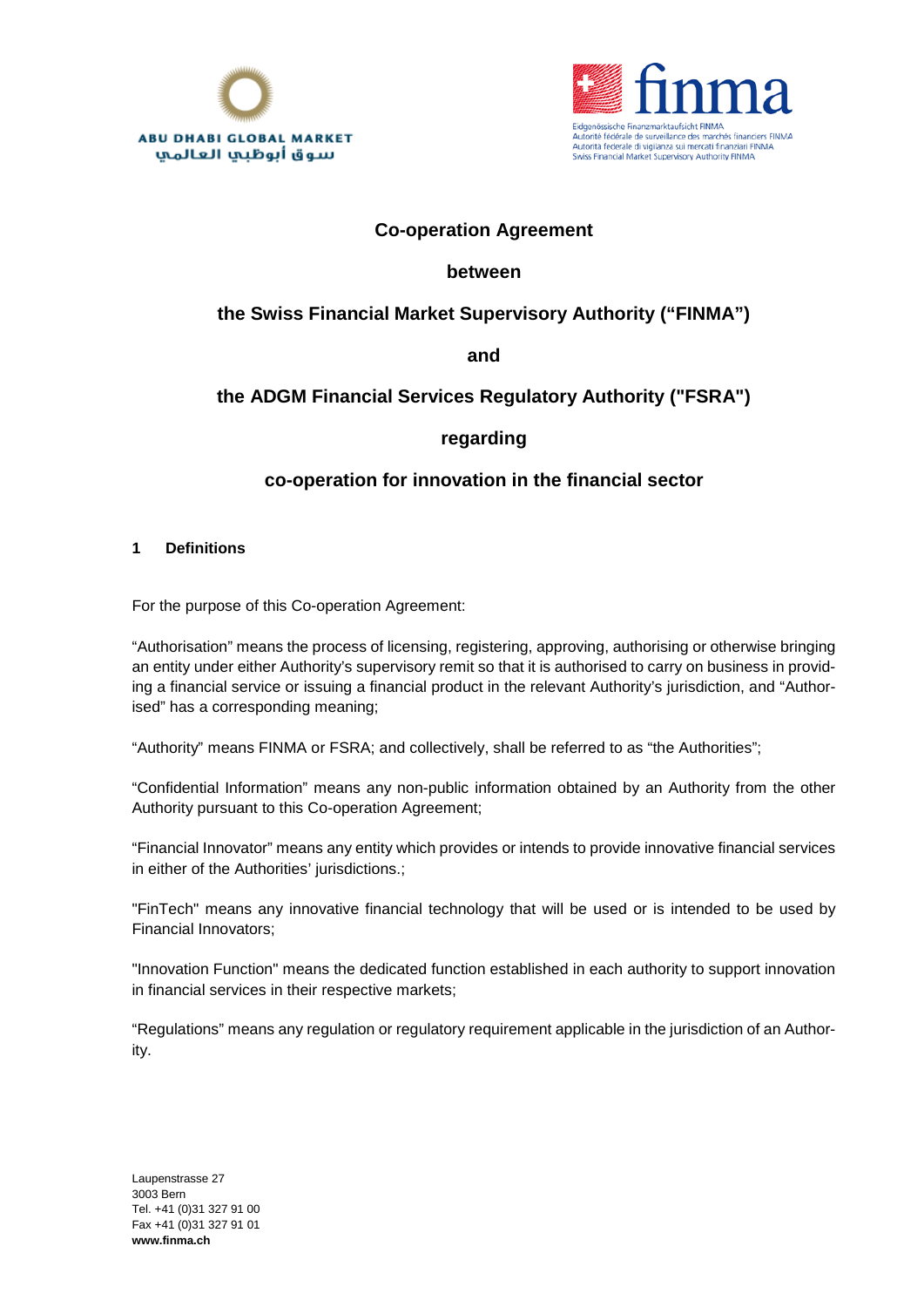



### **2 Purpose**

- 2.1 The Authorities intend to co-operate with the aim of encouraging and enabling innovation in financial services in their respective jurisdictions and of supporting Financial Innovators in meeting the Regulations applicable in their jurisdictions. To this end, each Authority has established an Innovation Function as set forth below.
- 2.2 The Authorities believe that by co-operating with each other, innovation in financial services and investor protection will be enhanced in their respective markets.
- 2.3 Enhanced co-operation between the Authorities will facilitate the entry by Financial Innovators into, and their provision of, innovative financial services in their respective jurisdictions.

#### **3 FinTech functions provided by the Authorities**

- 3.1 FINMA encourages innovation and competitiveness in the Swiss financial market. FINMA is consistently removing unnecessary regulatory hurdles that may hinder Financial Innovators' market entry. It is also enabling Financial Innovators to have swift access to the Swiss financial market by providing specific support which includes:
	- 3.1.1 A FinTech Desk as a single point of contact for Financial Innovators;
	- 3.1.2 Specific assistance for Financial Innovators in understanding the Swiss regulatory framework and in establishing whether their business model requires Authorisation;
	- 3.1.3 A dedicated contact person for Financial Innovators during the pre-Authorisation or Authorisation process or both;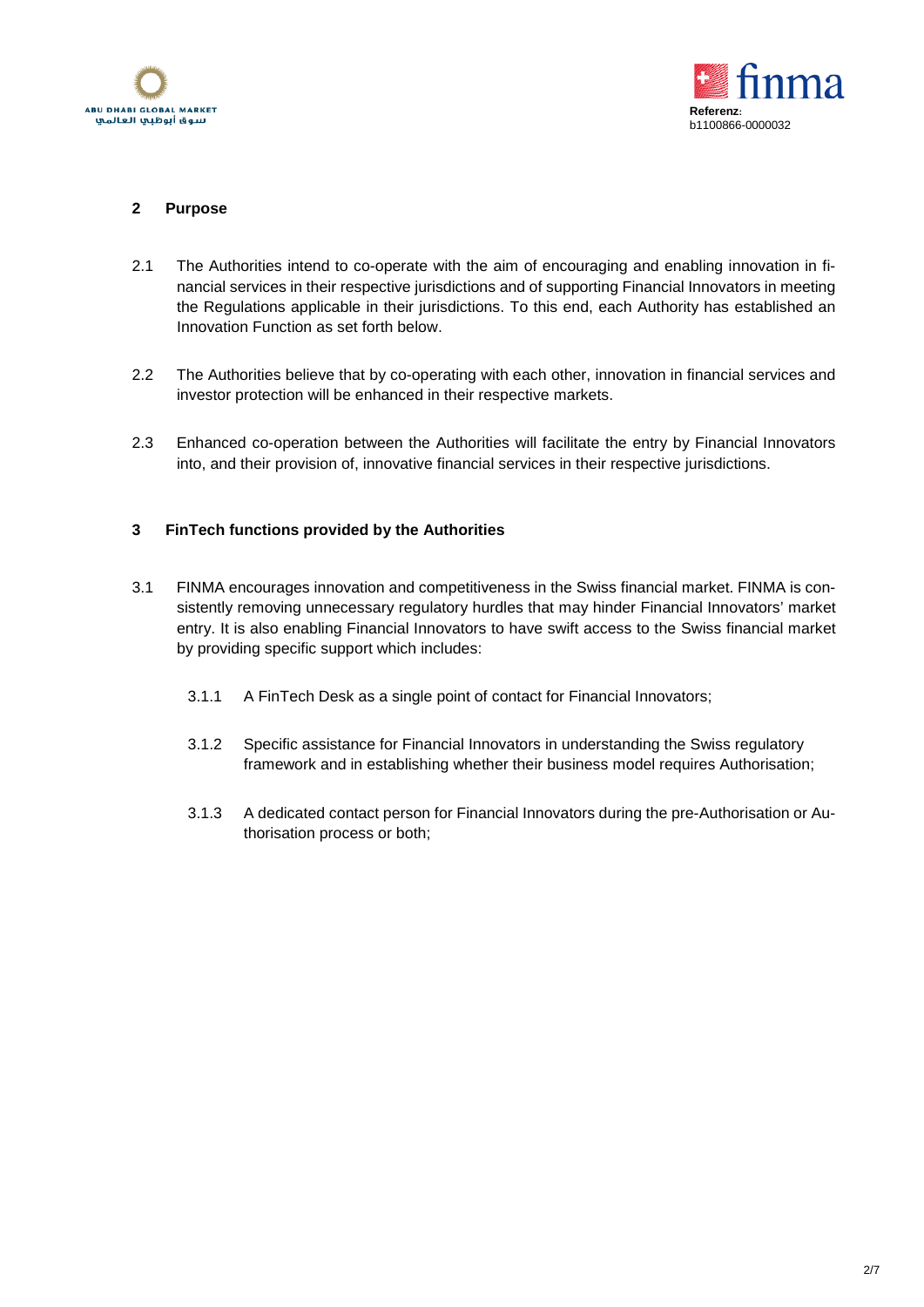



FINMA provides support to all Financial Innovators irrespective of whether they are domiciled in Switzerland or abroad.

- 3.2 The FSRA launched the Regulatory Laboratory ("RegLab") in November 2016 to provide a controlled environment for Innovator Businesses to develop and test innovative solutions that promote efficiency and consumer choices in the financial sector, and to support FSRA in the development of risk-appropriate and effective regulations for such innovation.
- 3.3 The FSRA also performs an ecosystem development role by connecting industry participants with Fintechs and relevant government departments; promoting the development of technology-specific human capital in financial services; participating in projects to solve industry challenges.

#### **Principles for co-operation**

- 3.4 The Authorities agree to co-operate for the purpose and within the scope of this Co-operation Agreement.
- 3.5 This Co-operation Agreement is a statement of intent of the Authorities and accordingly does not create any enforceable rights or any binding legal obligations, and does not fetter the discretion of the Authorities in any way in the discharge of their respective functions. This Co-operation Agreement is subject to the domestic laws and Regulations of each Authority and does not modify or supersede any laws or Regulations in force and/or applicable in Switzerland or in Abu Dhabi.
- 3.6 This Co-operation Agreement is intended to complement, but not affect or alter the terms and conditions of any other multilateral or bilateral arrangements that are or will be concluded between the Authorities or between the Authorities and third parties.

#### **4 Scope of co-operation**

#### *Information sharing*

- 4.1 The Authorities intend, as appropriate, to exchange information about:
	- 4.1.1 Regulatory and policy issues on innovation in financial services;
	- 4.1.2 Emerging market trends and developments pertaining to innovation in financial services; and
	- 4.1.3 Any other relevant issues on FinTech.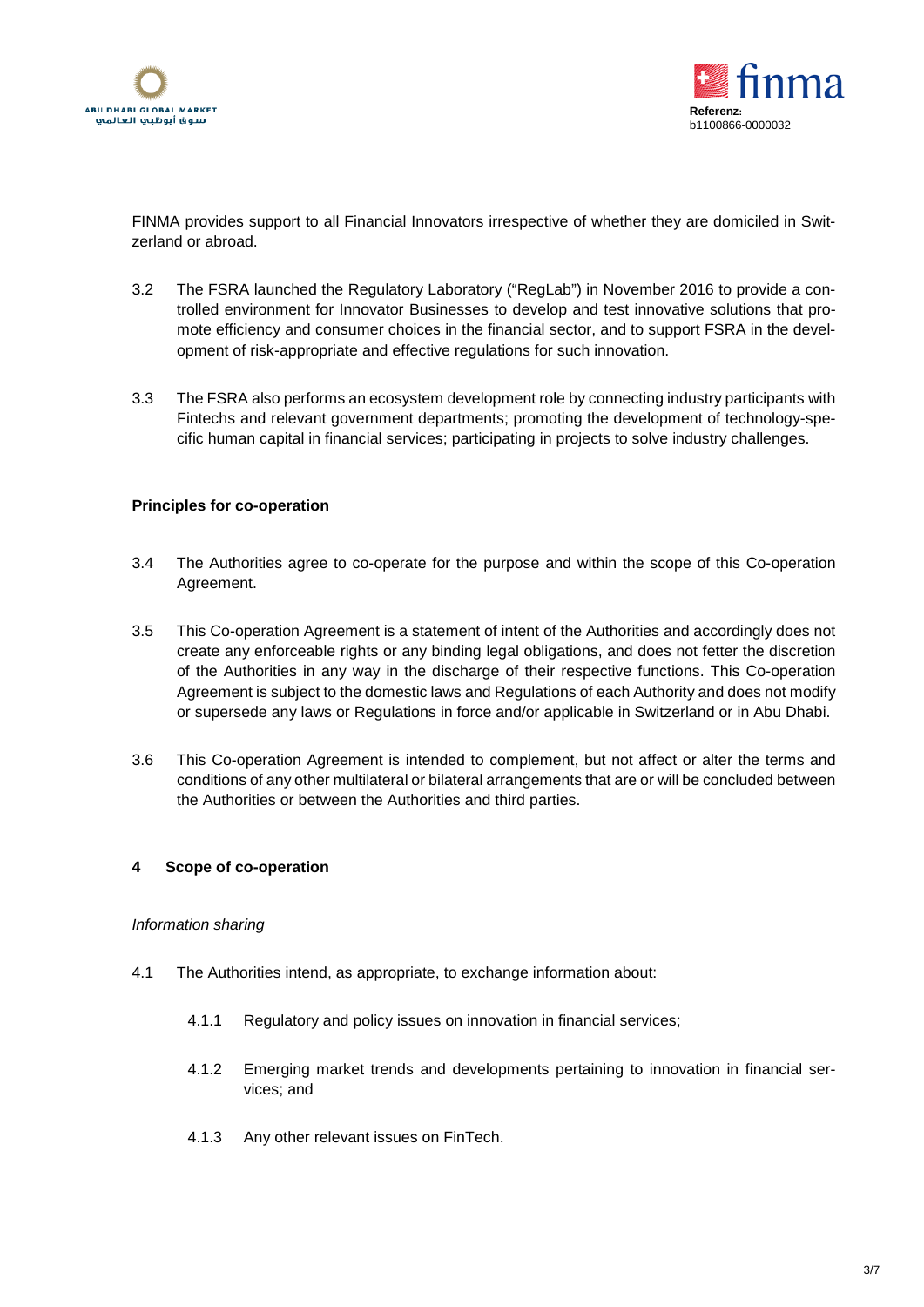



#### *Dialogue on FinTech and Innovative Financial Services*

- 4.2 Representatives of the Authorities intend to meet or hold conference calls, where necessary, to discuss issues of common interest and share their experience in FinTech and innovative financial services.
- 4.3 Representatives of Financial Services Innovators may be invited to such meetings or conference calls provided both Authorities participating in the relevant discussion agree to the invitation being extended to those representatives.

#### *Expertise sharing*

4.4 Each Authority may allow its staff, as appropriate, to give presentations and conduct training sessions for the other Authority to share expertise and knowledge.

#### **5 Permissible use of information and confidentiality**

- 5.1 The Authorities confirm that all persons dealing with, or having access to, Confidential Information are bound by the obligation of professional or official secrecy.
- 5.2 The Authorities agree to use Confidential Information disclosed to it by the other Authority only for the purposes for which the Confidential Information was disclosed.
- 5.3 If an Authority intends to use or disclose any Confidential Information for purposes other than those for which such Confidential Information was provided the Authority should seek prior written consent from the Authority that provided the information.
- 5.4 If an Authority is required by law to disclose any Confidential Information without obtaining prior written consent from the other Authority, the Authority that is required to make the disclosure should make its best efforts to protect confidentiality, use all reasonable legal means to resist disclosure and inform the other Authority to the extent possible and without undue delay of the disclosure.

#### **6 Contact points**

6.1 To facilitate co-operation under this Co-operation Agreement, each Authority will designate a contact point as specified in Appendix 1.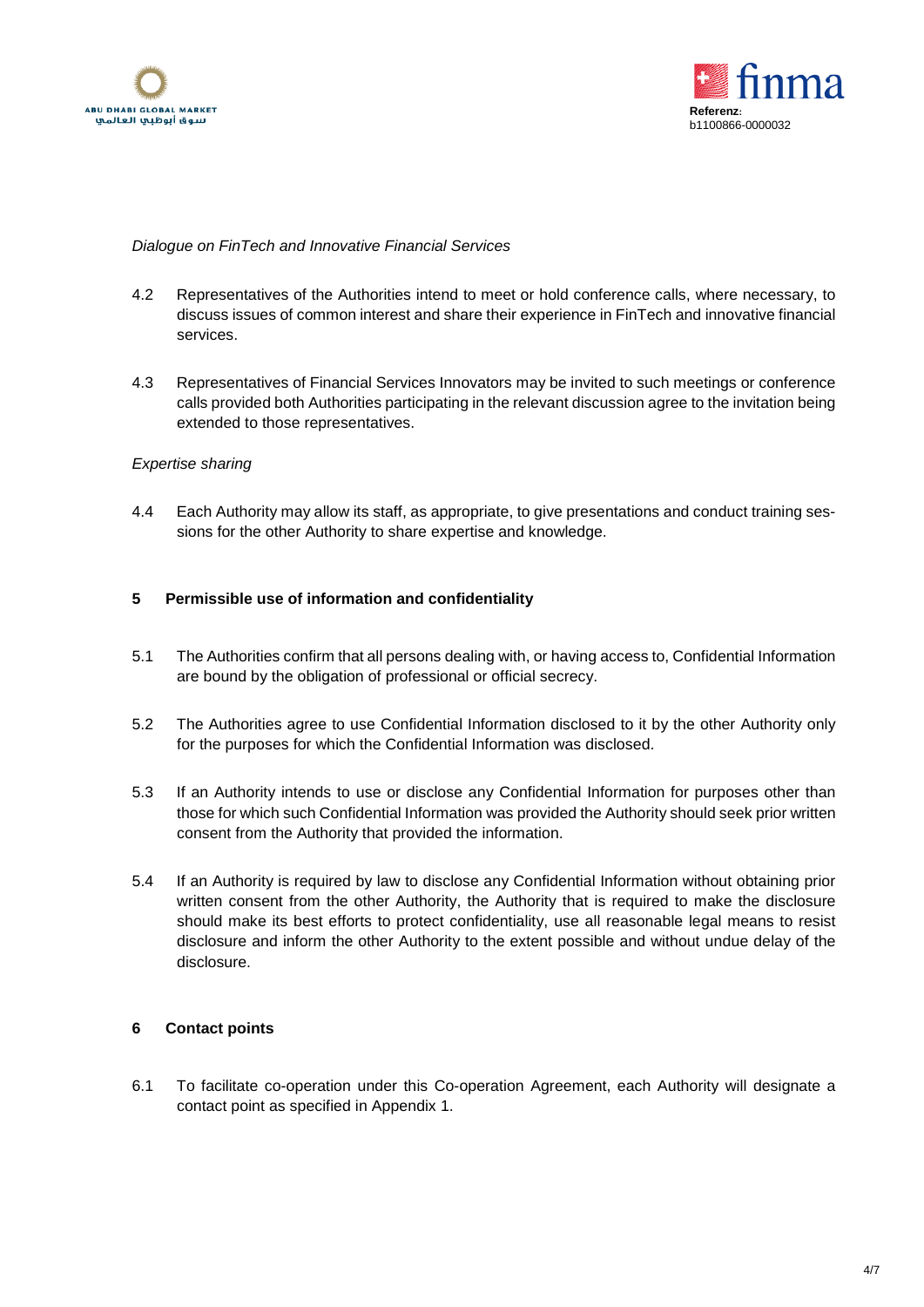



#### **7 Entry into force, amendments and termination**

- 7.1 This Co-operation Agreement will enter into force on the date of execution.
- 7.2 This Co-operation Agreement may be amended in writing if both Authorities agree in writing to do so.
- 7.3 Either Authority may terminate the Co-operation Agreement by giving 30 days' advance written notice to the other Authority.
- 7.4 In the event of termination, Confidential Information obtained under this Co-operation Agreement should continue to be treated in accordance with Article 6.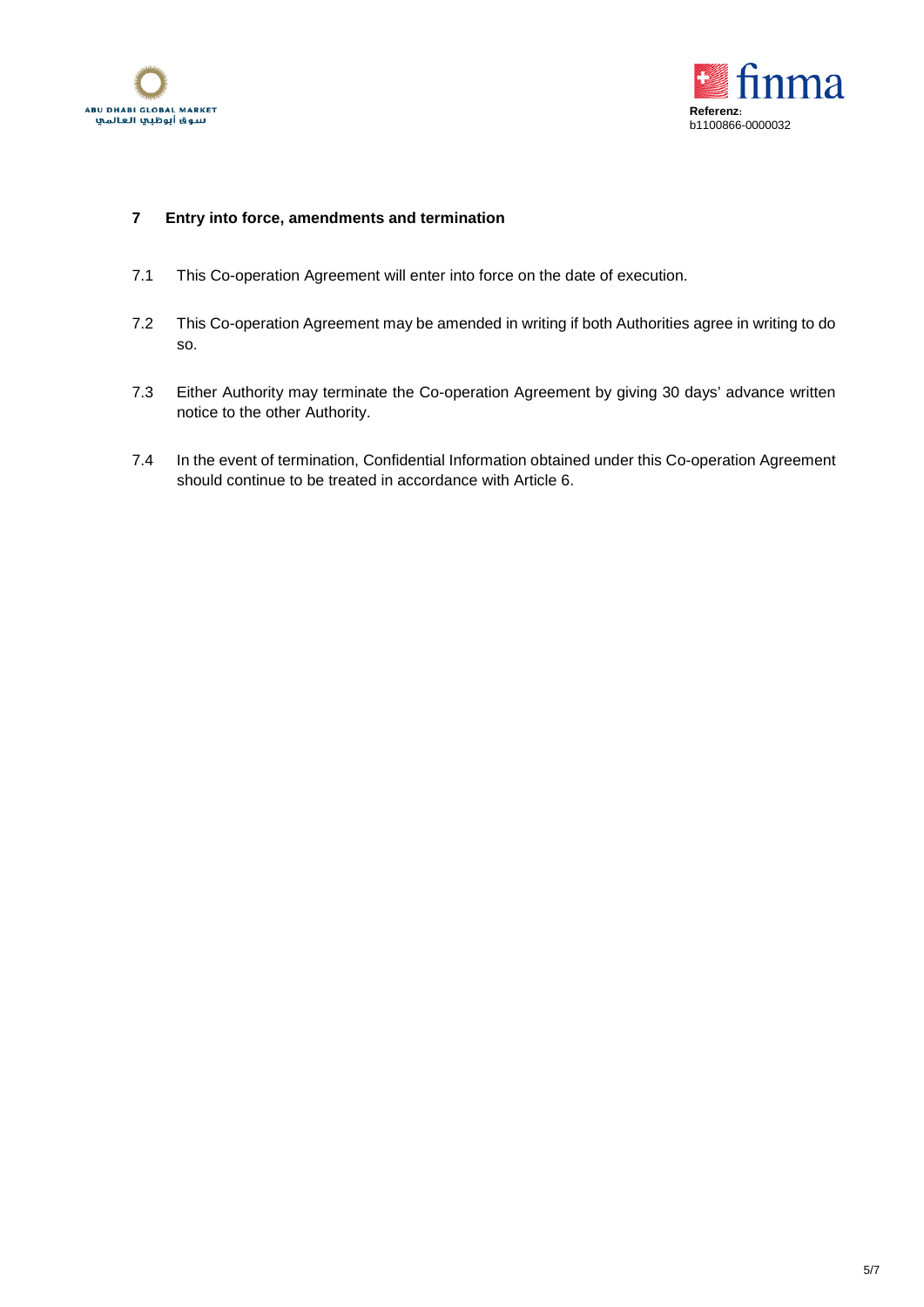



### **For FINMA**

Michael Loretan **Rupert Schaefer** Rupert Schaefer Head of Asset Management Division Head of Strategic Services

\_\_\_\_\_\_\_\_\_\_\_\_\_\_\_\_\_\_\_\_\_\_\_\_\_\_\_\_\_\_ \_\_\_\_\_\_\_\_\_\_\_\_\_\_\_\_\_\_\_\_\_\_\_\_\_\_\_\_\_

Date: ……………………………………. Date: ……………………………………

**For FSRA**

Richard Teng Chief Executive Officer

Date: ……………………………………

\_\_\_\_\_\_\_\_\_\_\_\_\_\_\_\_\_\_\_\_\_\_\_\_\_\_\_\_\_\_